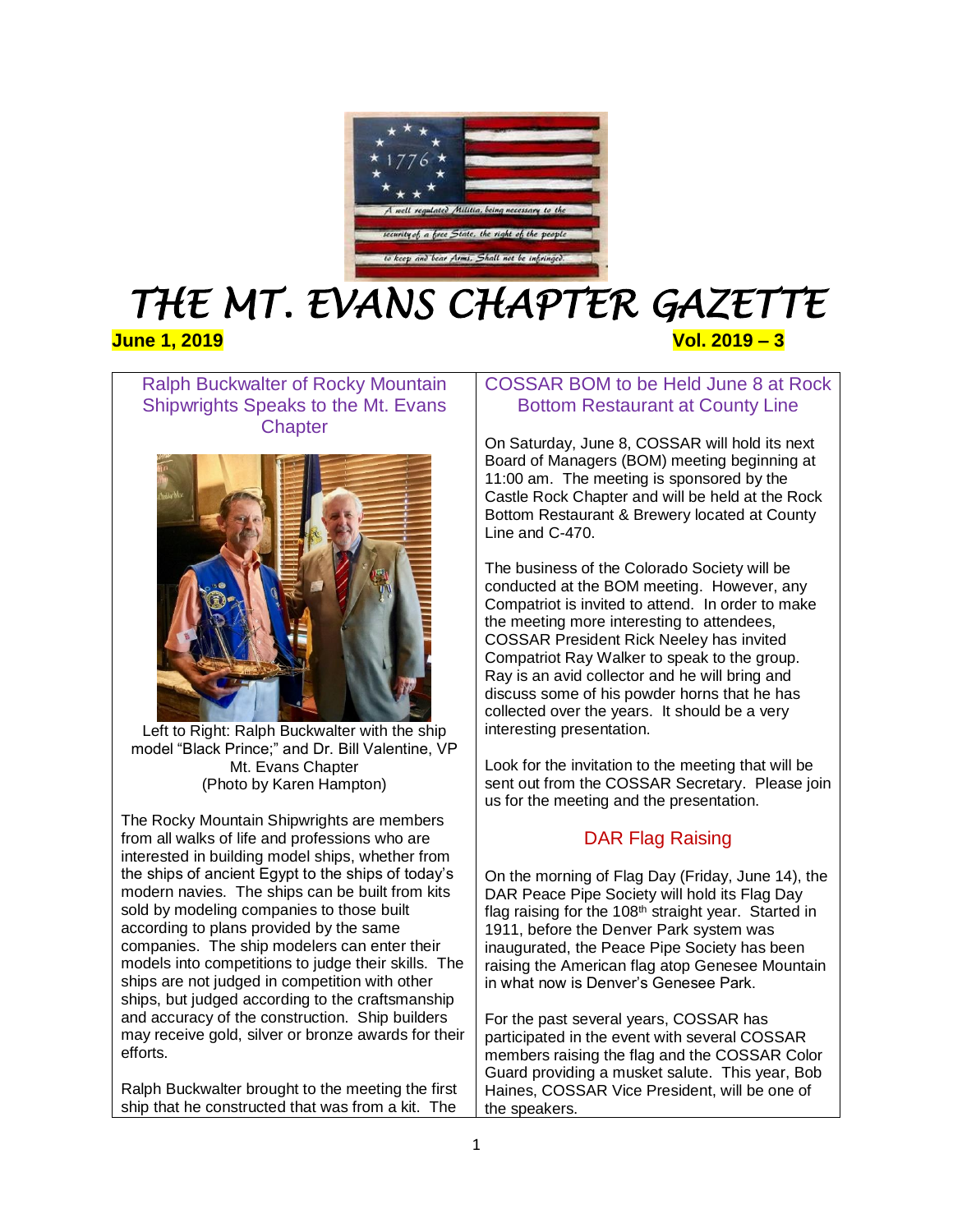"Black Prince," a cutter named because its black sails made it invisible at night, was commissioned by Benjamin Franklin as the Ambassador to France from the Colonies with Letters of Marque issued by the Continental Congress during the Revolutionary War. It was the first American privateer that preyed on British ships off the coasts of England and France. It would be joined by two other privateers, the Black Princess and Fearnot.

For about a year, the Black Prince captured British merchant ships and received ransom from their captains or seized the ships, cargo and crew. The crews would be held until exchanged for American crews captured by the British. The goods would be sent back to the colonies where they were desperately needed. The Black Prince would eventually be driven on the rocks by the British Navy and destroyed.



May 11 Mt. Evans Chapter Attendees (Photo by Karen Hampton)

# Next Mt. Evans Chapter Meeting



#### GIVE ME LIBERTY!

Our September 7, 2019, Mt Evans Chapter meeting will have another great speaker. For those who missed Sid Rundle two years ago, you will not want to miss his in-character Samuel



Flag Day 2018: Capt Bob Easterly and Rick **Neeley** 

This always is an enjoyable event and you are welcome to attend and be part of the ceremony. If you are a member of the Color Guard, you are encouraged to participate in the flag raising and salute.



Mt. Evans Chapter Color Guard Coordinator Don Crago in full regalia (Photo by Karen Hampton)

# Geneva Glen Patriot Chest Encampment

Geneva Glen is nestled in the mountains of Indian Hills, Colorado, just off H-285. Established in 1922, it provides an exciting educational and comprehensive leadership program for children ages 6 -16.

The Mt. Evans Chapter has been invited to provide its Patriot Chest presentations to the young campers consisting of three presentations: The Run Up to the Revolutionary War; Life in Colonial times and You're in the Army Now. As given at the Cresthill Middle School presentations, about 30 campers will spend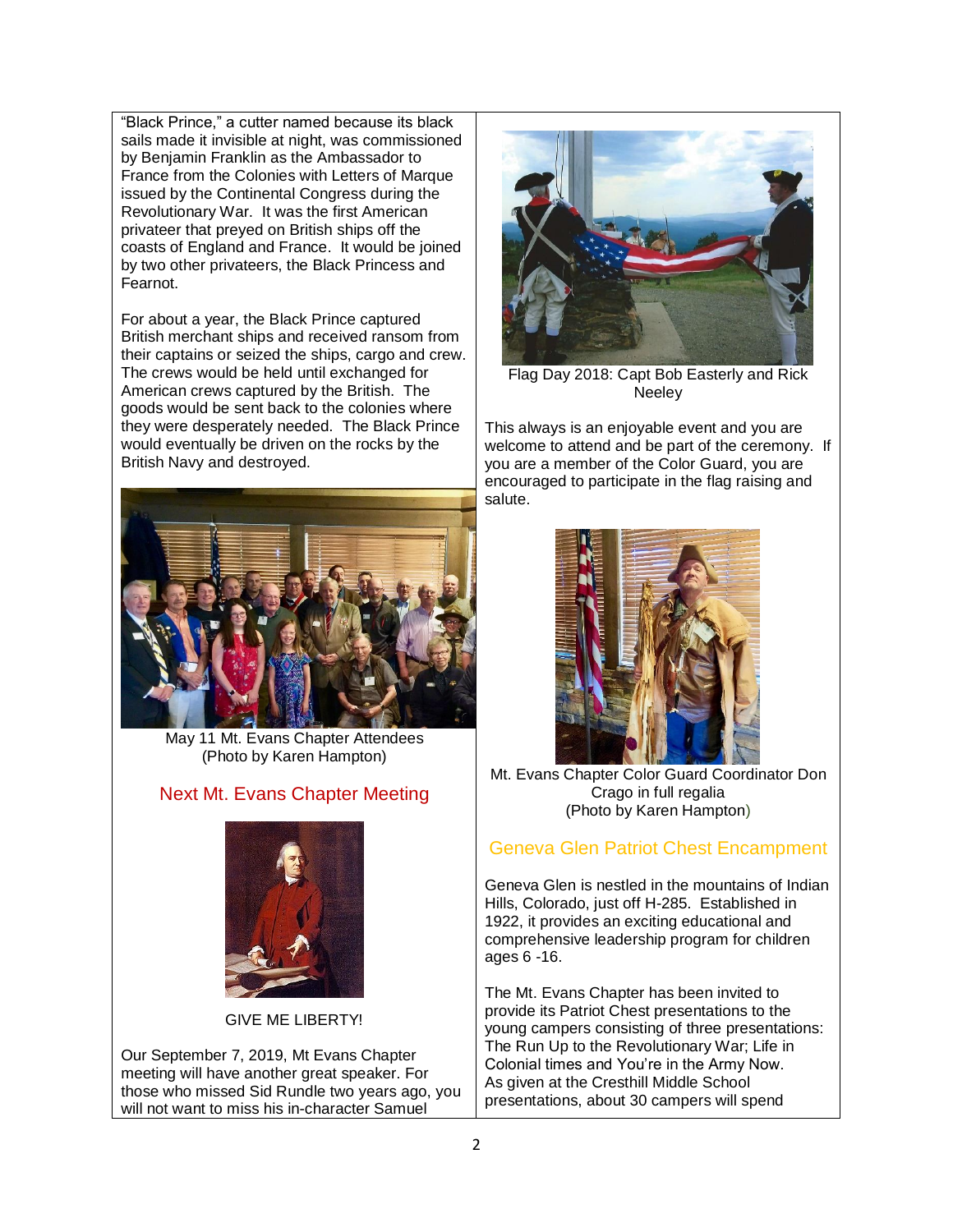Adams enactment. For those who have heard Sid, you might want to bring someone to the presentation whom you would like to sponsor into our Chapter.

Sid has been the Principal at Cresthill Middle School in Highlands Ranch for the past 10 years. He has been a friend to our Chapter and is a true Patriot. He actively is instrumental in inviting our hard charging Patriot Chest members, the Color Guard, and a group of our Chapter Compatriots on his campus; just ask Chaplain Rob Hampton about our friend.

Early in his teaching career as a classroom history teacher, Sid indicates that he realized his power of storytelling to help young adolescents grasp complex concepts and better retain learned information. Utilizing as many original source documents as possible, Sid has pieced together a fictionalized retelling of a meeting on the Boston Commons that culminated in the Boston Tea Party and the Sons of Liberty involvement dressed as Indians.

Through his research, he suddenly became fascinated with the mysterious vocal figure of Samuel Adams and his involvement in the revolution of the American colonies. Sam was a firebrand who stoked the fires of liberty and rebellion as you will glean from Sid's presentation. You knew where Sam stood in regard to "what to do with the lobster backs."

Sid indicates that when most people hear the name Sam Adams they think …beer. However, Sid feels that we should remember Sam as one of the single most important Founding Fathers of the birth of our nation. It is Sam Adams' story seeking an answer to the crucial revolutionary historical question, words that are still echoing in modern times today. . ."When is enough…enough?"

So come one, come all, bring your family, bring your grandchild, bring a friend who you would like to invite into our great fellowship of proud Compatriots. They will want to join for the same reasons you joined. We need to keep our Patriots' nation building story alive. If not by you, then who will?

Our meeting will be at the Broken Tee Golf Club, 2101 W. Oxford Ave, Englewood, CO 80110, from 9:00 to 11:00AM. The buffet breakfast is \$20 per person paid at the door. Please bring the exact

approximately 20 minutes at each of the three tents where the presentations will be given. Participants will include Mt. Evans and other COSSAR Compatriots and DAR members.



The presentations will be given all day Wednesday, June 19 and a half day, Thursday, June 20. If you would like to participate, please contact Compatriot Robert Hampton, Patriot Chest Chair.

#### 2019 SAR Congress



The 129<sup>th</sup> SAR Congress will be held July  $5 - 10$ , 2019 at the Hilton-Orange County in Costa Mesa, California.

The Congress begins on Saturday, July 6 with a reception hosted by the California Society with a Newport Bay Harbor cruise. Sunday is the traditional "Trooping of the Colors" by the President General followed by a Memorial Service for our fallen Compatriots. Monday through Wednesday include meetings of the Congress and the Trustees. Each night there will be dinners for attending delegates.

Colorado is entitled to send several delegates to the SAR Congress. If you would like to be appointed as a Colorado delegate, please contact your Chapter President or the COSSAR Secretary. Each year, several Colorado delegate positions go unfulfilled. This is an opportunity to learn about SAR, meet many SAR delegates from across the nation and participate in the governance of SAR.

The USS Stark Report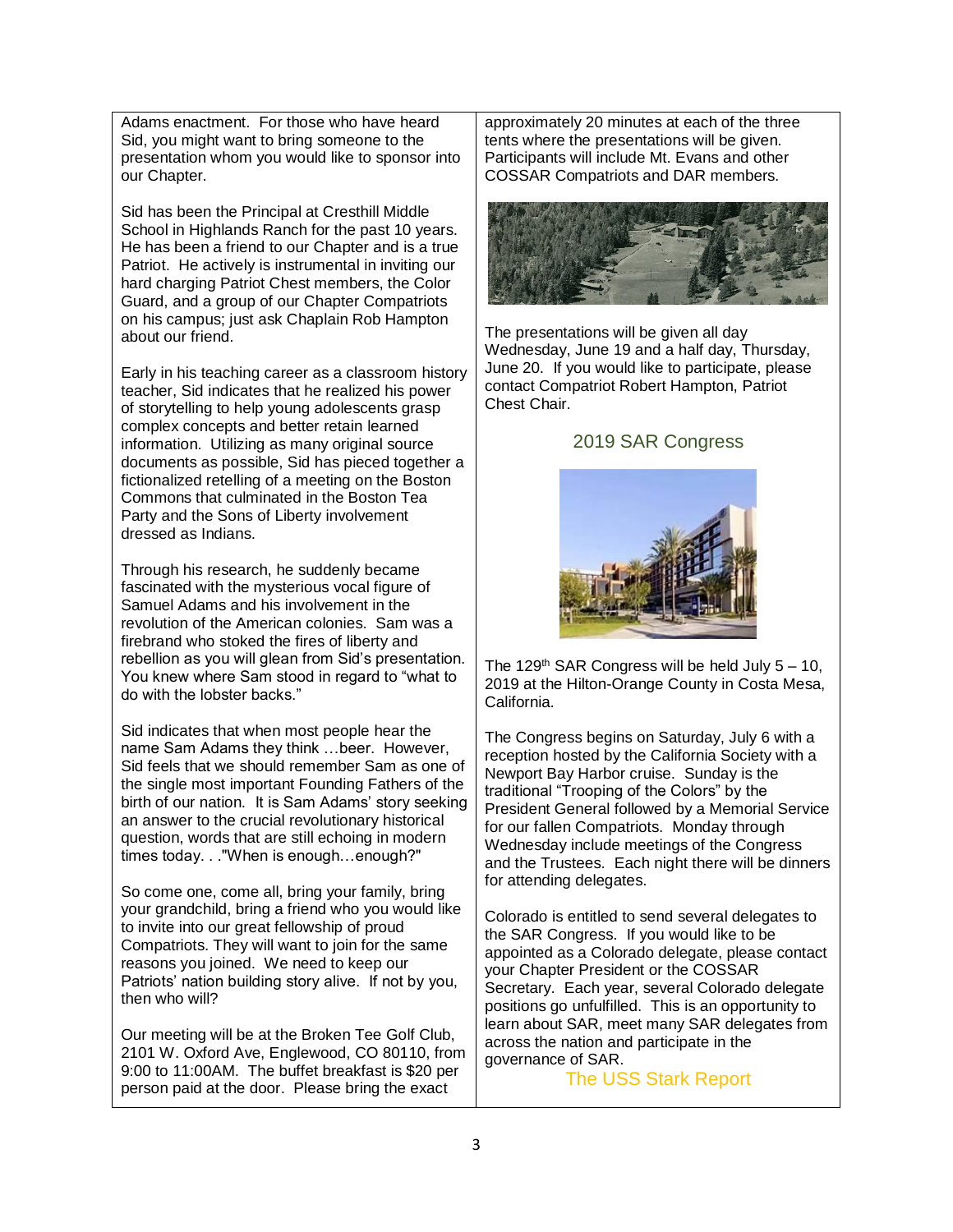amount so our good friend Mike will not have to wear a money belt.

### **Bill Valentine, PhD, Vice President**

# Mt. Evans Chapter Presents Medals to JROTC and Sea Cadets

On April 5, 2019, Compatriot Steve DeBoer of Littleton awarded Cadet SMSgt Tyler Brown of the Gateway High School in Aurora with the Bronze JROTC Medal and certificate. "It is enjoyable to see these fine young men and women that participate in the JROTC activities," stated Steve DeBoer. "It is an honor to recognize one of the cadets who has demonstrated outstanding accomplishments in the program."

Compatriot Captain Robert Easterly (U.S.N.R., Ret.) of Castle Pines awarded Cadet Brooke Slaughter of Aurora High School with a Bronze JROTC Medal and certificate on April 26, 2019.



Left to Right: Capt Bob Easterly; Cadet Brooke **Slaughter** 

Compatriot Bob Haines awarded ten Bronze JROTC Medals and certificates to junior cadets at the ten Denver Public Schools participating in the Denver Army JROTC Brigade on May 7, 2019. The awardees included: Cadet LTC Jon Pelletier of Denver South; Cadet SGT Eugene Madronero of Denver North; Cadet Captain Fernando Torres of Denver West; Cadet Captain Victoria Torres of Manual; Cadet Captain Ryan Water of George

In the last newsletter we described the Americanism Report that each Chapter and State Society completes to document its activities. The second report required of the Chapters and State Societies is the USS Stark Report.

This report documents all the activities that the organizations have made on behalf of veterans. So, if you visit veterans in hospitals or clinics, provide them with supplies or in any way support them, your Chapter and State Society receives credit for that activity. It is important that if you engage in any of these activities that you drop a note to the President so that he can add it to the USS Stark Report, if it qualifies.



Left to Right: Curt Ledall: Hannah Ledall and Melanie Ledall (Photo by Karen Hampton)

#### !!UPDATED EMAIL ADDRESSES AND PHONE NUMBERS!!

Please provide the Mt. Evans Chapter President with any updated email addresses or phone numbers so that we can keep in contact with you. Thanks.



Left to Right: Sandy Carter-Duff; Duane Duff (Photo by Karen Hampton) New SAR Compatriot Inducted